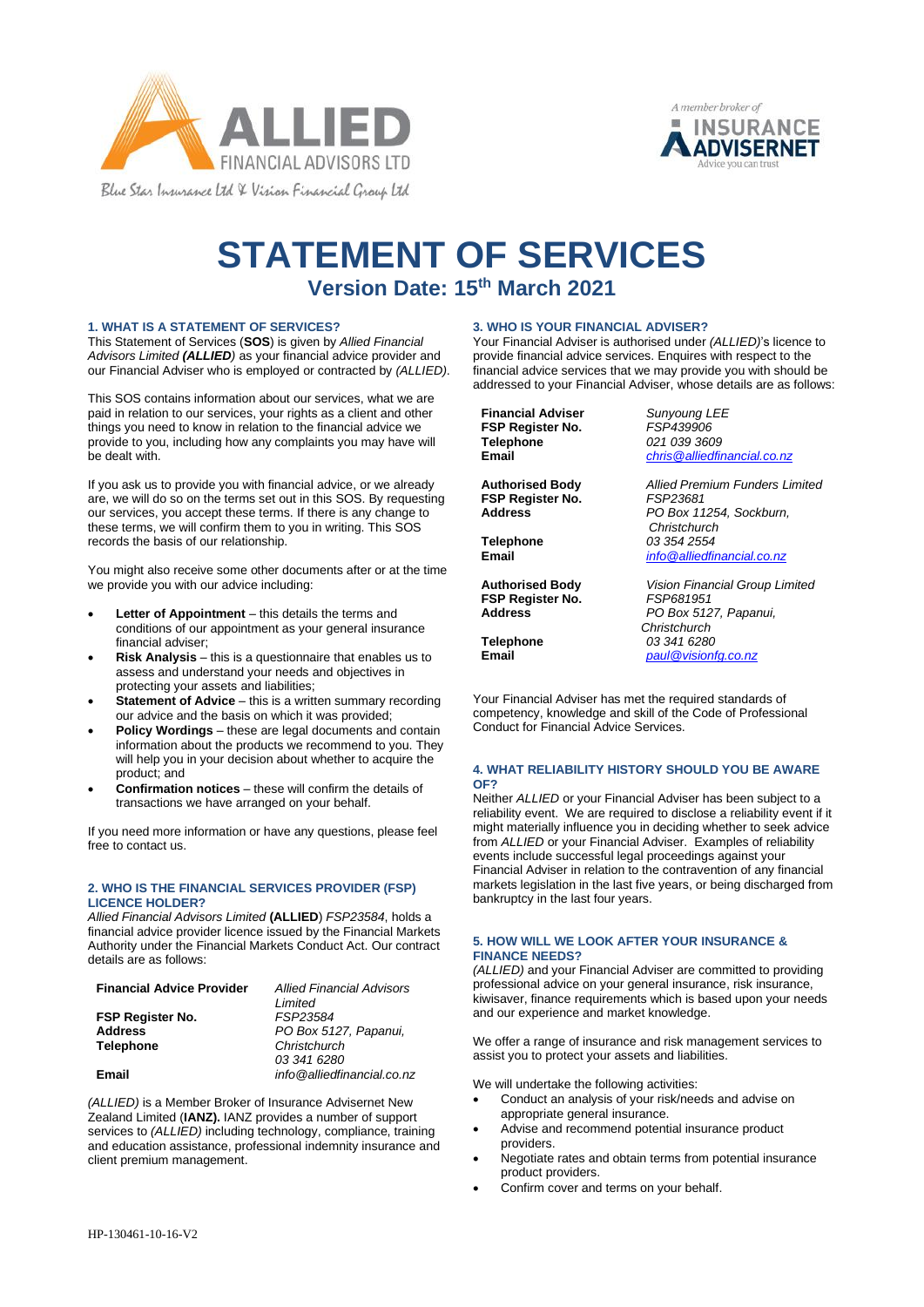- Advise on premium funding option or other products as necessary.
- Once you have chosen the cover you require, we will send you confirmation of cover, obtain policies from the relevant insurance product provider, check the terms are as agreed and provide you with summaries of cover.
- During our relationship, we will:
	- $\circ$  provide you with invoices for premiums,
	- $\circ$  forward premiums paid to insurers as required,<br> $\circ$  forward taxes, and levies to appropriate parties
	- forward taxes, and levies to appropriate parties,
	- o manage premium adjustments,
	- o monitor the published performance of your product provider to ensure it meets Reserve Bank of New Zealand minimum financial guidelines and alert you if it falls below those guidelines,
	- o assist with claim lodgement and provide claim advocacy.

Your Financial Adviser is able to provide regulated financial advice dealing in a wide range of general insurance.

To enable us to provide advice which is appropriate to your circumstances, we will need you to provide us with information about the risk(s) to be insured to ensure we correctly evaluate your situation, needs and objectives. You should also tell us about any relevant changes as they occur.

If you are unable, or choose not to provide some information to us, our review will be incomplete and may not take into account all of your needs or circumstances. We may still give you advice but will provide you with the details and limitations of that advice or in some cases we may also decide that it is not appropriate to give you advice without further information. You will need to assess the appropriateness of our advice, if given, to your needs before acting on it.

#### **6. WHAT OTHER SERVICES DOES YOUR FINANCIAL ADVISER OFFER?**

At your request your Financial Adviser can offer you the following additional services:

- Monthly payment options for your insurance policies.
- Advice on indemnity and insurance provisions in your commercial contracts.
- Arrangement of an independent review of your Business Interruption sums insured and indemnity period from an external expert.
- Assistance with a bespoke Business Continuity Plan for your business.
- Provision of an independent risk engineering and management report.
- Commercial and residential valuations from an external expert.

A number of these services fall outside of our core services and may be subject to the agreement of additional remuneration between us or direct with the relevant outside services provider. We will advise you of any cost you will incur prior to you authorising any work be completed on your behalf.

# **7. YOUR OBLIGATIONS**

#### **Payment**

Prompt payment of premiums, taxes and levies (if applicable) on receipt of our invoice (unless arranged otherwise).

You will indemnify us against any liability we may incur regarding payment of Fire and Emergency NZ levies payable when policies are placed with overseas insurers.

#### **Information**

You are solely responsible for the accuracy of any information provided by you to us and to your insurance product provider. Inadequate or incorrect information provided intentionally or in error could result in the impairment or voiding of your insurance cover.

We take no liability for the accuracy or completeness of any information that you provide for the placement or provision of general insurance on your behalf, or incomplete or inaccurate information.

Please let us know if you have any concerns regarding the information you are providing or the level of insurance cover you are requesting.

You are required to:

- Fully disclose any material information to us and your insurance provider. Disclosure in the context includes every matter that you know or could reasonably be expected to know that is relevant to the insurer's decision to accept the risk and, if so, on what terms.
- Set adequate sums insured and liability limits of cover.
- Advise us if you have any questions or concerns regarding the information you are providing for insurance purposes.

## **8. WHAT FEES AND COMMISSIONS ARE PAYABLE FOR SERVICES?**

You are entitled to know how and what we will charge for our services and what other benefits we receive.

When you take out, alter or cancel insurance cover following our advice, *ALLIED* may charge you an Adviser Service Fee plus GST and charges. IANZ may also charge an administration fee for processing insurance premiums. *ALLIED* may also receive a commission from the Insurance Company of between 5% and 25% of the premium. These fees and commissions will be clearly noted on your premium summary and invoice.

If we refer you to a premium funder with whom you enter into a premium funding arrangement, *(ALLIED)* may receive a commission of between 0% and 3% of the amount you borrow.

## **9. CONFLICTS OF INTEREST AND INCENTIVES**

*(ALLIED)* may pay your Financial Adviser a salary, plus bonuses and other incentives. *ALLIED* and your Financial Adviser may receive indirect benefits from insurers and premium funders such as business lunches, tickets to sporting and/or cultural events or corporate promotional merchandise.

We recognise that the above commissions and incentives may create conflicts of interests for *(ALLIED)* and your Financial Adviser. There may also be conflicts of interest between different clients of *ALLIED*.

To manage these conflicts we follow an advice process that ensures our recommendations are made based on your financial goals and circumstances. Your Financial Adviser undergoes specialist training in how to manage conflicts of interest. *ALLIED* undertakes compliance audits of your Financial Adviser and we also annually audits our conflicts of interest compliance framework.

We may, however, choose to rebate all or some of the commissions we receive and charge you a fee based on the nature of the service we provide which we will agree with you.

# **10. WHAT ARE OUR TERMS OF PAYMENT? Invoices**

We will invoice you for the premium, statutory and similar charges (eg EQC, FENZ levy, etc) and any fees we charge for arranging, altering or cancelling your insurances.

You must pay us within the date specified on the invoice or, in the case of a renewal, before the expiry date of the contract of insurance.

If you do not pay the premium on time, the insurer may cancel the contract of insurance and you will not be insured. The insurer may also charge a short term penalty premium for the time on risk.

Premium funding enables you to pay your premiums and statutory and other charges by instalments. We can facilitate the payment by monthly instalment from a company that provides premium funding.

# **11. GENERAL INFORMATION**

# **Professional Indemnity Insurance**

*ALLIED* and its financial advisers are covered under a group professional indemnity insurance policy arranged by IANZ, in the amount of NZ\$100m.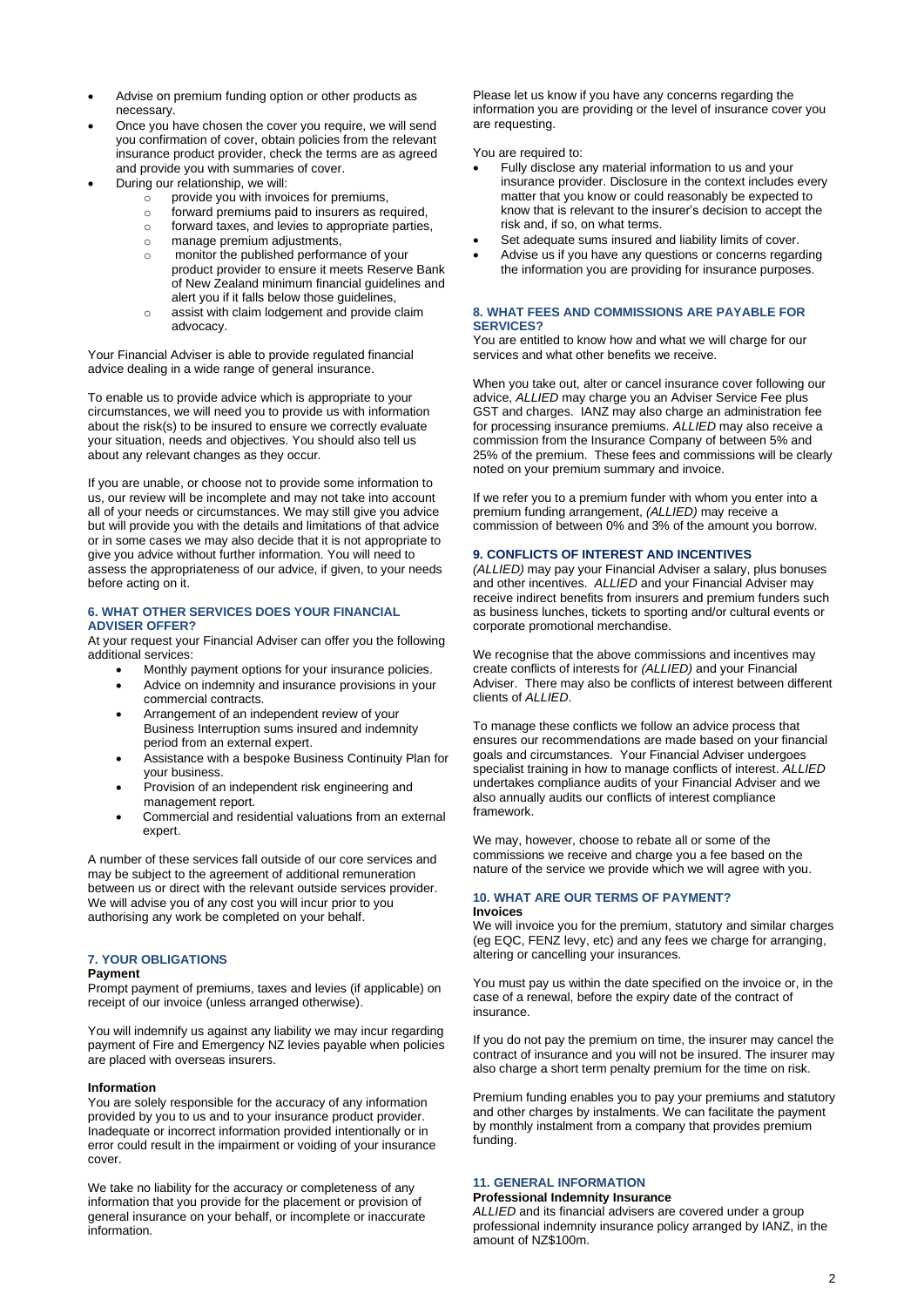The insurance (subject to its terms and conditions) covers errors and omissions arising from advice provided by *ALLIED* through its financial advisers.

If you require further information regarding our Professional Indemnity insurance, please contact our office.

#### **Term and Termination**

Our services may be terminated by you or *ALLIED* with one month's notice in writing to the other party.

If you decide to terminate our services we will be entitled to retain all commissions and fees for any policies of insurance that we have arranged on your behalf. In the event that any insurance premiums are outstanding at the time of termination you must pay us these amounts as part of the termination arrangements.

We will provide all reasonable assistance and cooperation after such notice of termination.

We may continue to answer queries and provide assistance after this period if requested by you, however we reserve the right to charge scaled fees for the provision of such services.

### **Trust Account for Client Funds**

IANZ operates a trust account for the collection of client general insurance premiums and the onward payment of insurance premiums to insurers. The trust account is audited at least annually by a qualified auditor not affiliated with IANZ.

#### **12. IBANZ AND THE CODE OF PROFESSIONAL CONDUCT**

*ALLIED* is a member of the Insurance Brokers Association of New Zealand (IBANZ) and are bound by the IBANZ Code of Professional Conduct.

The Code sets out standards for financial advisers to follow when dealing with clients including requirements to inform clients of remuneration arrangements and any conflict of interest.

A copy of the Code is available in the consumer advice section of our website [www.alliedfinancial.co.nz](http://www.alliedfinancial.co.nz/)

#### **13. WHO DO I CONTACT WITH ANY COMPLAINTS AND/OR DISPUTES?**

If you are not fully satisfied with our services or wish to make a complaint, please speak to your Financial Adviser in the first instance. If your complaint is not resolved to your satisfaction or you do not want to speak with your Financial Adviser, you may contact *(ALLIED)* directly as follows:

Complaints Officer *Allied Financial Advisors* Ltd PO Box 5127, Papanui, Christchurch 8542 Phone: 0800 00 2066, 03 341 6280 [www.alliedfinancial.co.nz](http://www.alliedfinancial.co.nz/)

We will endeavour to resolve your problem openly and fairly and within a timely manner.

If you are unable to resolve your complaint with *ALLIED*, you may refer it to Financial Services Complaints Limited (**FSCL**), of which *ALLIED* is a member. FSCL is an approved independent dispute resolution scheme which handles complaints against financial service providers, including insurance brokers. FSCL is free to consumers and its decisions are binding on *ALLIED* (but not on you). Further information about FSCL is available from *ALLIED* and/or from www.fscl.org.nz . You may contact FSCL directly on 0800 347 257.

In some circumstances a dispute may arise between you and the insurer. In such circumstances *ALLIED* will assist you with details of the insurer's Internal Dispute Resolution process and, if the dispute remains unresolved, access to the Insurer disputes resolution scheme. If the dispute proceeds, you should obtain legal advice from a qualified lawyer.